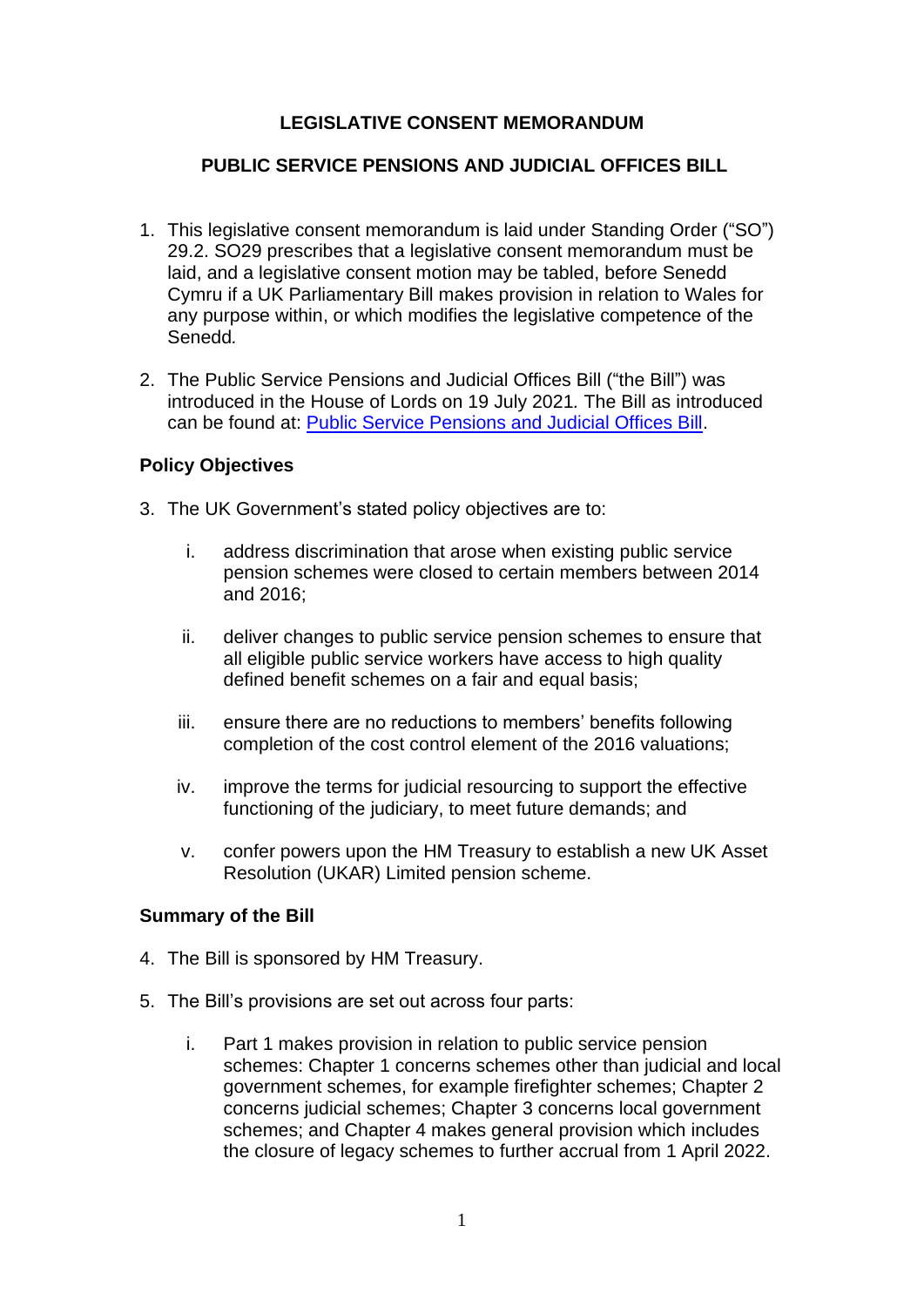- ii. Part 2 makes provision for the establishment of new public pension schemes in respect of banking sector legacy schemes, namely for Bradford & Bingley and Northern Rock which were taken into public ownership in 2007/2008.
- iii. Part 3 makes provision for judicial offices. It imposes a mandatory retirement age of 75 for certain judicial offices and makes provision for judges sitting in retirement (but not beyond the age of 75).
- iv. Part 4 makes general provision, including in relation to extent and application: the Bill's provisions will extend and apply to the whole of the UK; all substantive pension measures will apply UK wide; and some elements of the judicial measures will apply to England and Wales only.

### **Provisions in the Bill for which consent is required**

- 6. The following provisions of the Bill are within the legislative competence of Senedd Cymru:
	- i. Clause 103 (Retirement date for holders of judicial offices etc.) and Schedule 1 make provision to raise the mandatory retirement age to 75 and in some cases impose a new maximum retirement age of 75 for certain judicial offices. The provisions apply UK-wide to judicial offices and apply to the Welsh tribunals listed in section 59 of the Wales Act 2017.
	- ii. Clauses 105 to 109 and Schedules 3 and 4 make provision that applies UK-wide for a new sitting in retirement office for previously salaried and fee-paid judicial office holders who have retired:
		- a. clause 105 (Sitting in retirement offices) establishes a sitting in retirement office for each judicial office listed at Schedule 3, Part 5 of which relates to the Welsh tribunals;
		- b. clause 106 (Appointment to sitting in retirement offices) relates to the appointment of an eligible person to sitting in retirement offices;
		- c. clause 107 (Appointment to sitting in retirement offices: further provision) contains further provisions on sitting in retirement offices and provides that appointment may not extend beyond the age of 75;
		- d. clause 108 (Discipline and removal from office) makes provision in relation to the removal of an appointed person from a sitting in retirement office;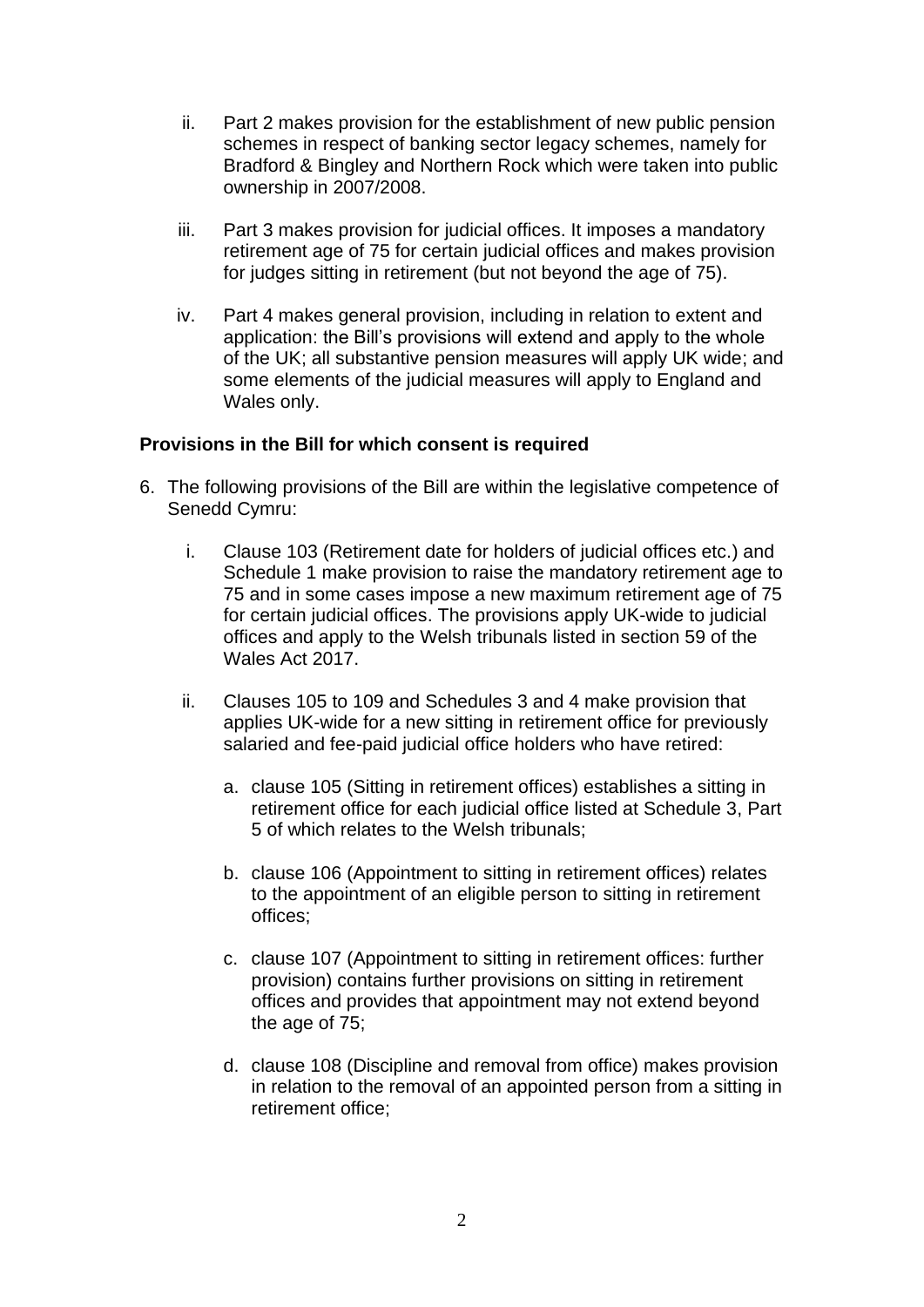- e. clause 109 (Power to add new offices) confers power on the appropriate national authority (the Welsh Ministers in relation to devolved areas) to add new offices; and
- f. clause 110 (Consequential etc. provisions) and Schedule 4 makes consequential amendments in connection with sitting in retirement offices.
- 7. "Tribunals" are reserved to the UK Parliament by paragraph 9 of Schedule 7A to the Government of Wales Act 2006 WA. "Devolved tribunals" however are an exception, meaning that the Senedd can legislate in respect of those tribunals in accordance with paragraph 9(2). "Devolved tribunals" are all of whose functions are functions that are exercisable only in relation to Wales, and do not relate to reserved matters. The Welsh Government considers "devolved tribunals" includes those listed in section 59 of the Wales Act 2017. Section 59 tribunals are all presided over by the President of Welsh Tribunals and administered by the Welsh Tribunals Unit.

### **Reasons for making these provisions for Wales in the Bill**

- 8. The relevant provisions in the Bill increase the mandatory retirement age for certain judicial office holders from 70 to 75 and make provision for sitting in retirement, subject to appointments not extending beyond that mandatory age.
- 9. The current mandatory retirement age which applies in courts and in the majority of reserved tribunals was set some 25 years ago. In recent years, the frequency and volume of judicial recruitment has increased across the UK's jurisdictions but since 2016, there have been shortfalls in some recruitment exercises. Increasing the mandatory retirement age to 75 is an approach intended to help retain valuable judicial expertise for longer whilst increasing the attractiveness of judicial office to a greater number of potential candidates and from diverse backgrounds.
- 10.The revised mandatory retirement age will apply to the Welsh tribunals as defined in section 59 of the Wales Act 2017. For those tribunals with a mandatory retirement age, that age will increase from 70 to 75. Those tribunals are: the Agricultural Land Tribunal for Wales; the Mental Health Review Tribunal for Wales; the Residential Property Tribunal for Wales; and the Welsh Language Tribunal for Wales. For the Special Educational Needs Tribunal for Wales and the Adjudication Panel for Wales, with no current mandatory retirement age, the Bill will impose a maximum retirement age of 75.
- 11.Currently, whilst salaried judges can apply to sit in retirement, this option is not equally available to fee-paid judges. Provisions in the Bill will remedy the differential treatment between salaried and fee-paid judges and provide for flexibility to meet business need through judges sitting in retirement, ensuring the effective administration of justice. It is anticipated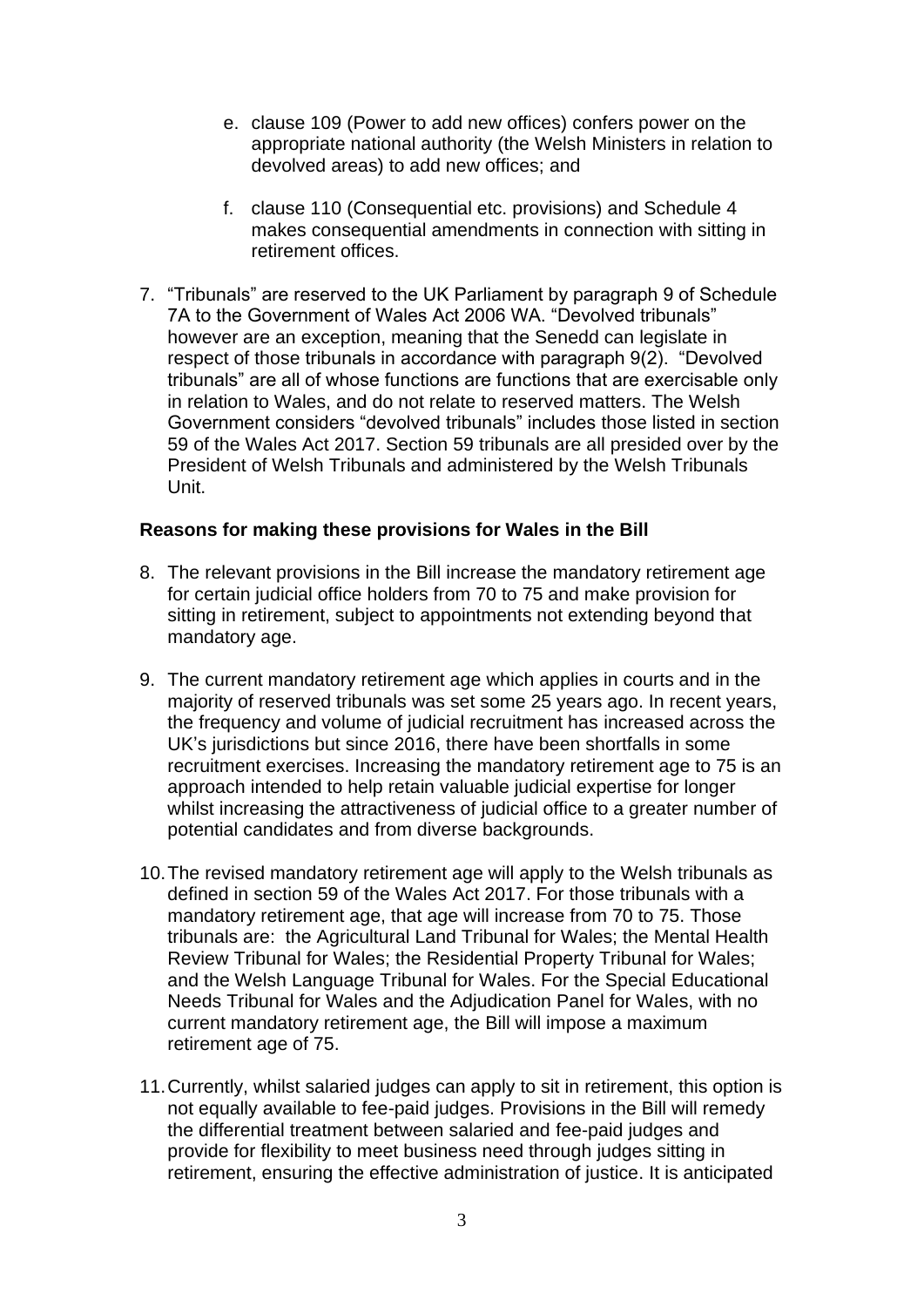that the higher mandatory retirement age will lead to improvements in recruitment and retention and will, over time, reduce the business need for judges to sit in retirement.

- 12.A consistent mandatory retirement age and approach to sitting in retirement across England and Wales will avoid jurisdiction picking by candidates for judicial office who may, for example, choose to apply for appointment in England and Wales rather than to a Welsh tribunal if current arrangements were to continue in Wales alone as, on that basis, they would have a shorter and potentially less flexible judicial career in Wales than in England. In addition, a differential position would potentially inhibit cross deployment between judges in the Welsh tribunals and the First-tier and Upper-tier tribunals. For these reasons, there is benefit to the justice system in Wales for the provisions in the Bill to apply to Wales.
- 13.The on-going Law Commission project on the reform of the Devolved Tribunals in Wales will report in autumn 2021. Taking forward the Law Commission's report will provide the opportunity for the development of new Wales specific policy relating to Welsh tribunals, including on judicial offices, and to consolidate its implementation into Welsh legislation. The changes now set out in the Bill will, however, be made and implemented far sooner than will be the case in respect of any future legislation in response to the Law Commission's report.

## **Financial implications**

14. The UK Government's Impact Assessment for the Bill<sup>1</sup> estimates that increasing the mandatory retirement age to 75 has the potential to generate savings in pension liabilities, depending on judicial recruitment patterns. This is estimated to be between £37 million and £97 million. The financial implications of the related provisions for sitting in retirement are subject to a number of variables, including the specific business need for retired judicial office holders to sit in retirement and the extent that eligible persons may wish to take up those offices in the context of them being able to remain in office as a result of the higher mandatory retirement age. These costs have not, therefore, been assessed.

# **Amendment of the Bill provisions**

15.The Bill may be amended during its passage through Parliament and it may be necessary to review any such amendments to determine whether they raise any competence issues or issues relating to Welsh Minister functions. In these circumstances, and to meet the requirements of Standing Order 29, a supplementary Legislative Consent Memorandum may be required. Amendments to the Bill will, therefore, be kept under review.

<sup>&</sup>lt;sup>1</sup> See page 25, paragraph 329 et seq. at Public Service Pensions and Judicial Offices Bill Assessment of [Impacts](https://bills.parliament.uk/publications/42311/documents/575)